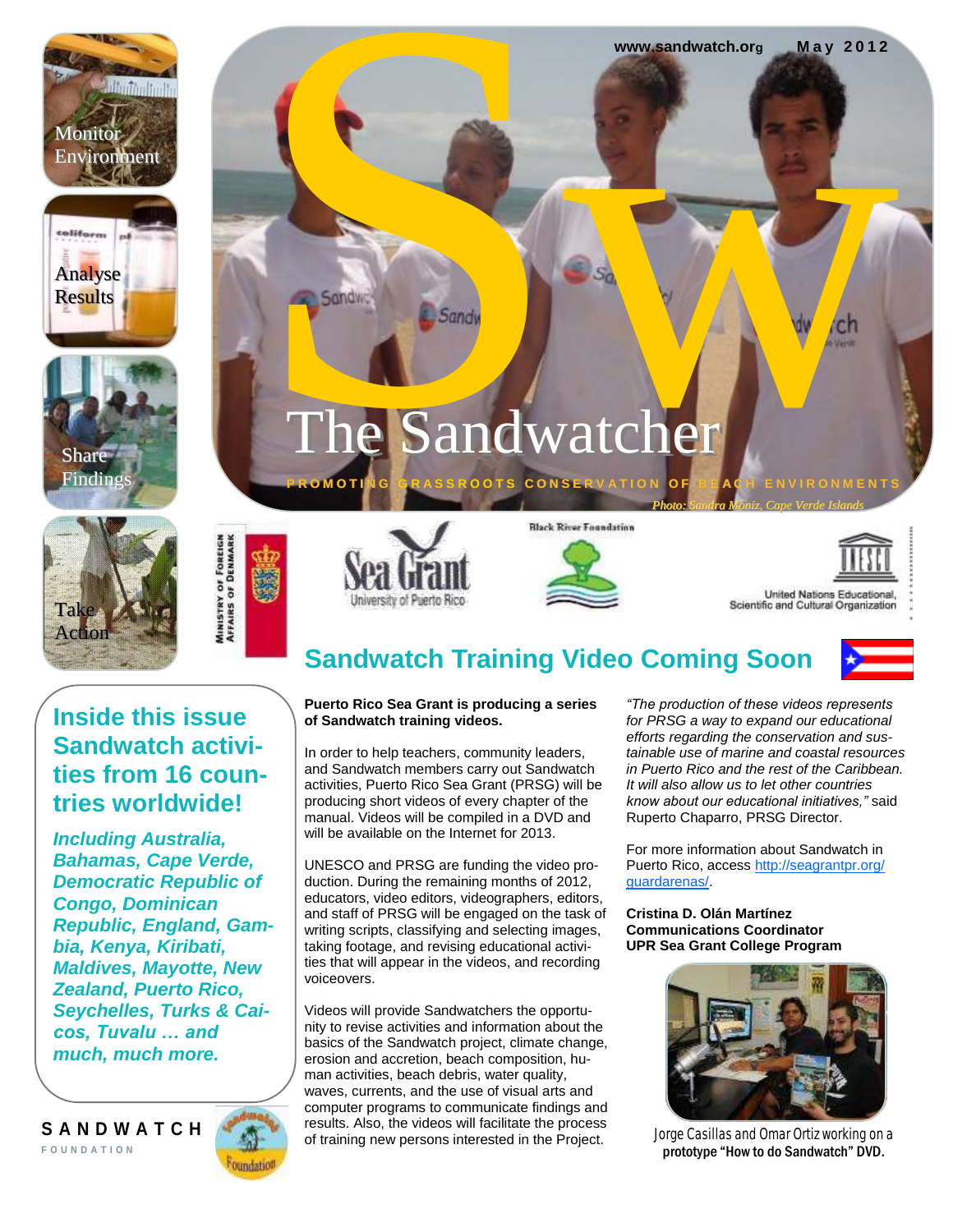

0.0070.007.007

Sandwatch have their own YouTube channel, so tune in to see our videos from teams all over the world **www.youtube.com/user/ SandwatchFoundation**

# Inside this Issue...



**Welcome to the 13th edition of The Sandwatcher, the Official Voice of The Sandwatch Foundation.** This issue highlights the truly global nature of Sandwatch as it contains articles and photos from Sandwatch

teams in 20 countries all over the world, from the Caribbean, Indian and Pacific Oceans, Africa, Australia and Europe.

Thanks to all of you, Sandwatch has become a recognized global environmental project. Just some of the highlights of this issue include...

- **Sandwatch** presented at **UNESCO Experts Meeting on Climate Change Education in The Bahamas**
- **Sandwatch** to feature at the **Rio+20 United Nations Global Meeting** in June 2012
- New Sandwatch teams are started in **DR Congo, Cape Verde, Mayotte and Tuvalu**
	- Sandwatchers in **Kenya** report on oil pollution threats in **Lake Victoria**
	- Sandwatch continues to expand in the Pacific region: **Kiribati, New Zealand, and Australia**
	- Sandwatch activities in the **Caribbean: Dominican Republic, Puerto Rico and Bahamas**
	- **Sandwatch continues in the Indian Ocean: Maldives and Seychelles.**

Sandwatch continues to update and expand its global website and develop an international database**.** Plus amazing updates, stories and photos from Sandwatch teams.

# Sandwatch shared at UNESCO Experts Meeting



**UNESCO's Experts Meeting on Climate Change Education for Sustainable Development and Adaptation in Small Island Developing States (SIDS), Sept 21-23, 2011, Nassau, The Bahamas.** 

Once again **Sandwatch** was well represented at an international **UNESCO** forum on climate change and education with Sandwatchers from the **Seychelles, Cook Islands, St. Kitts & Nevis** and of course **The Bahamas** attending. The three day meeting, hosted by Bahamian, Dr. Davidson Hepburn, President of the General Conference of UNESCO (left), saw forty speakers from all over the world give presentations on various aspects of education, sustainable development and climate change to around 100 delegates who flew in for the event from all around the planet.

The meeting was opened by the Hon. T. Desmond Bannister, the Bahamian Minister of Education, Dr. Davidson Hepburn and Dr. Gretchen Kalonji the Assistant Director-General, Natural Sciences at UNESCO HQ. There were several other prominent speakers, including Hollywood actor Forest Whittaker who sent a video greeting. This Experts Meeting in Nassau was a follow up to UNESCO's International Seminar on Climate Change Education (Paris July 27-29th, 2009) where Sandwatch was also well represented. Both Gillian Cambers and myself attended the meeting and gave presentations and in addition met many more experts and grass roots educators from around the world, many of whom have pledged to become involved with Sandwatch themselves and help it grow within their home regions. So we hope to see the programme expanding the coming months.

Copies of the new Sandwatch Manual *"*Sandwatch: Adapting to climate change and educating for sustainable development" were handed out to delegates as were full colour copies of the latest issue of The Sandwatcher (Sept. 2011). During the course of the conference, three regional focal groups were formed with representatives from the Caribbean, Pacific and Indian Ocean regions. These three groups met to discuss and plan the way forward for their regions for climate change education and Education for Sustainable Development (ESD) related issues. The results of these discussions will help to determine the future direction these programs take globally.

On a personal note it was really great for Gillian and I to meet friends and colleagues from afar, whom we don't see in person very often, only every couple of years or so at meetings of this sort. It was also important to make new friends and meet new colleagues, to learn about their projects and see how we can assist them with finding help and support for their endeavours. Sandwatch is essentially a network of grass roots environmentalists working at the community level and anything we can do to help educators and students in similar circumstances pays dividends by expanding and strengthening our circle of friends and colleagues. During the meeting Gillian and I also took the opportunity to meet with some colleagues to advance the new Sandwatch Online Database. A prototype of the database is currently running on the UNESCO servers at Paris HQ, and a trial with selected groups will shortly commence. More on this project will be announced later this year.

#### **Paul Diamond, Co-Director, Sandwatch Foundation**



Dr. Davidson Hepburn, President of UNESCO's General Conference addresses delegates from around the world at the opening of the Experts Meeting in Nassau, The Bahamas.



Sandwatch Co-Director Paul Diamond presented a presentation on Sandwatch activities worldwide.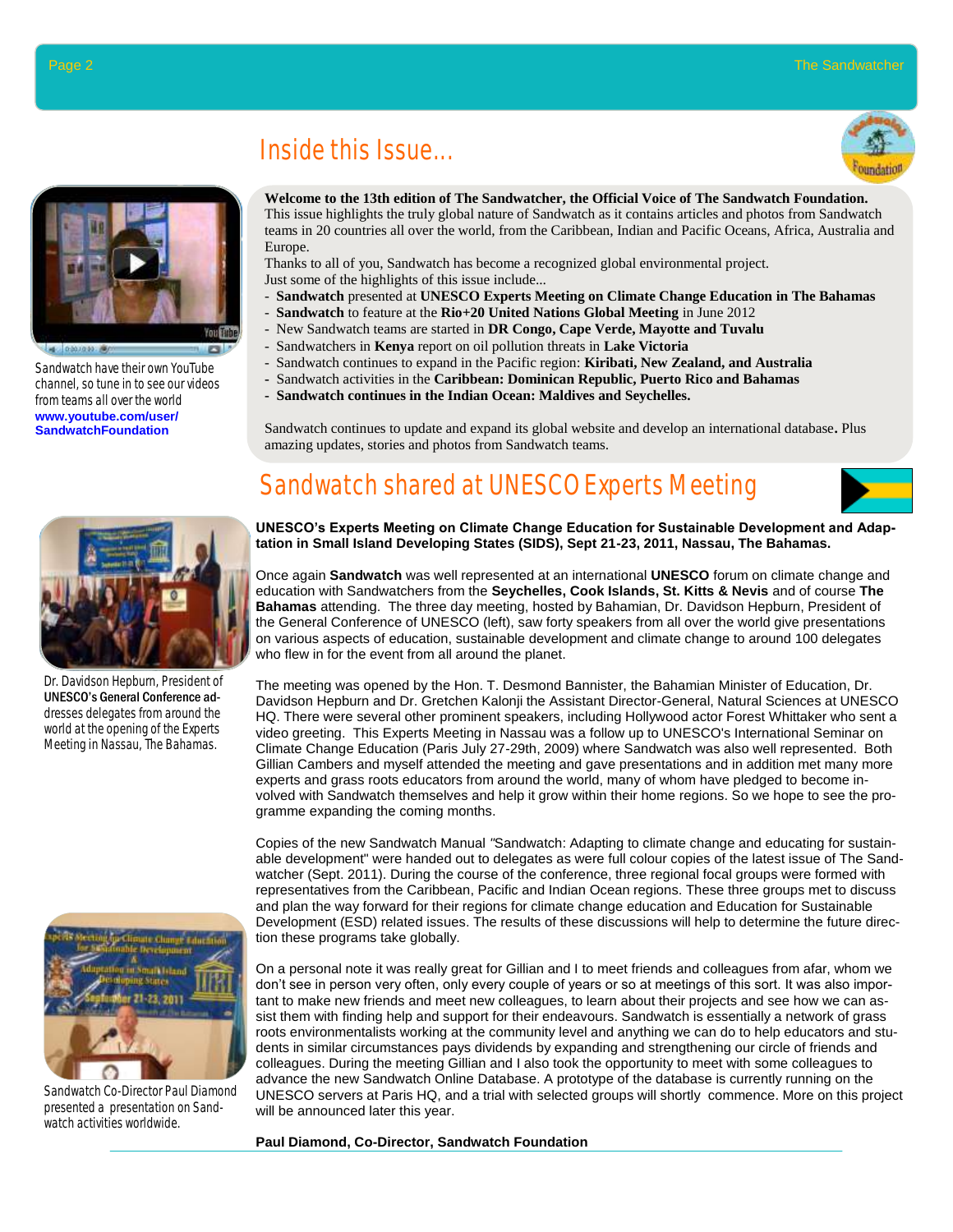

## News about Sandwatch in The Bahamas



A Hope Town Primary student briefs Chargé Dinkelman on the school's beach conservation project.



Chargé Dinkelman and other U.S. Embassy Officials, Hope Town Primary students, and special guest, Anna Albury, who returned to her old primary school to participate in a tree planting ceremony.



I also went down for the Prince's visit as my student, Anna Albury who is blind, and won the Bahamas Primary School Student of the Year for the whole nation, was giving the address at the rally being held in the Prince's honour! So, I dashed from one site to the other, heart swelling with pride at both sites. When my student spoke---she was heard around the whole world as reporters were there by the score to see this historic visit.



Prince Harry, is flanked by Bahamas Sandwatch Co-ordinator Candace Key and her award winning students

Oh! Did you see Anna being interviewed on CBS Good Morning America this morning! All the British papers have her with the Prince on the front page with the caption "Student outshines Prince!". Anna sat beside Prince on the dais and they kept up a continual conversation the whole time he was there!

Best Buddies Pictures of her and the Prince are all over the world. An exciting 24 hours you can be assured of that! The beautiful child in the green skirt is now a senior in High School but I still consider her "mine" as she went to school here. The other 2 darling ones are in Grade 6 here. Lilly (champion swimmer) broke her leg by slipping and hitting a concrete border. Ouch! **Candace Key, Principal, Hope Town School, The Bahamas** 

In other news from The Bahamas, thirty-five students from across The Bahamas have been selected as finalists in the Bahamian Youth Expression Against Drugs Competition. The Bahamas National Drug Council, the National Anti-Drug Secretariat and the U.S. Embassy partnered to organise the competition to encourage students throughout The Baha-

> mas to consider the harmful impact of illegal drugs and to reflect on how they can resist negative peer pressure and act as leaders against drugs in their community. Students submitted original essays, rap or spoken word performances that demonstrated their commitment to fostering drug-free communities throughout the country.

Entries came from Grand Bahama, Acklins, Andros, Exuma, Eleuthera, and New Providence. Gayle Hamilton, Prevention Educator at the Na-

tional Drug Council said the finalists will come to New Providence to participate in an all expense paid Summer Youth Leadership Camp from June 25 – 29. During the camp, the 20 students displaying the most leadership potential and discipline will be selected to attend the **National Geographic Photo Camp** at the Island School in Cape Eleuthera in the fall. Ms Hamilton explained that the all of the activities planned by the National Drug Council and its partners serve as positive activities that will help keep young persons occupied. "*We want to give them skills and create positive activities as an alternative to using drugs. We will use them in our prevention and demand reduction efforts, because young people relate to young people"* Ms Hamilton said.



Teachers participating in the Sandwatch training workshop at Juan Doli Beach, Dominican Republic

## A Sandwatch Update from the Dominican Republic



The Sandwatch project is continuing and growing during the 2011-2012 school year with the support and involvement of several organisations. **The Dominican Republic National Commission for UNESCO** is leading this initiative together with the Ministry of Culture, the Ministry of Education, and the National Aquarium. Between August and December 2011 there was an intensive planning process with numerous meetings.

Following these meetings, on 7th February 2012, a Sandwatch training workshop was conducted. Eighteen teachers from six schools were involved in the workshop during which they learnt about methods to measure waves, tides, beach changes and water quality. Other topics covered in the workshop were education for sustainable development, climate change, coastal and marine ecosystems, and pollution of these ecosystems.

The Dominican Republic National Commission for UNESCO ordered Sandwatch equipment kits and these were distributed in January 2012. The six schools are carrying out Sandwatch monitoring during the school year in the months of October and December 2011, and February, April and June 2012.

**B**i**envenido Santana Ferreras, Dominican Republic**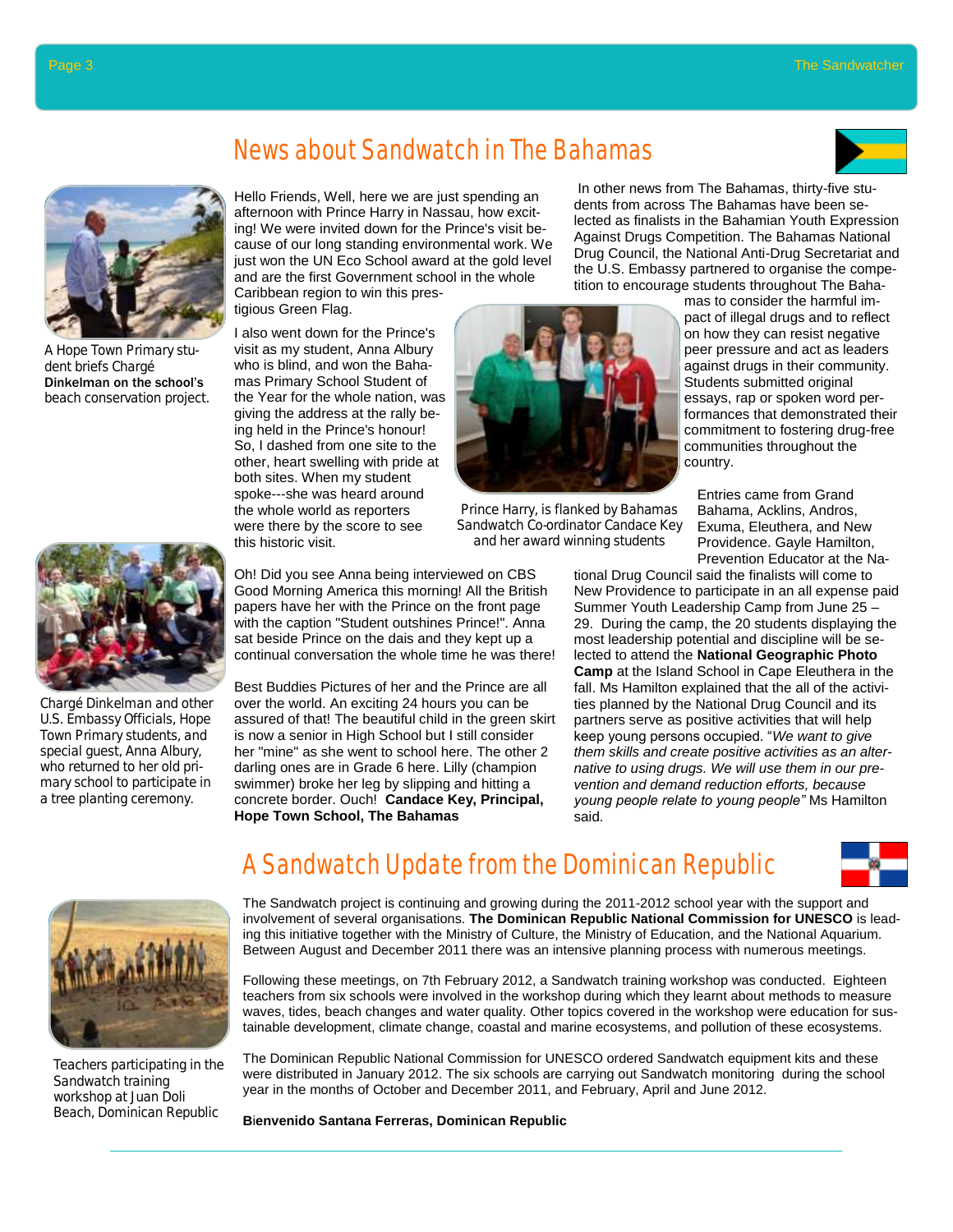

St. Joseph Sandwatch students pose next to an old coastal defence gun fortification.



St. Joseph's students cleaning up and measuring Banjul Beach, The Gambia .



The new Sandwatch Manual is now available in French and English and soon in Spanish and Portuguese.

# The St. Joseph School Gambia starts Sandwatch

**The members of UNESCO ASPNet club of St. Joseph's Senior Secondary School is among the most active partner in the implementation of the Sandwatch program in the Gambia.** 

We have been observing, monitoring and evaluating the conditions of the Banjul beach, from the UNESCO NATCOM office to the Christian grave yard in Banjul.

We visited the site last academic year just after a **Sandwatch Training Workshop** attended by two teachers and three students. As a follow up, we visited Banjul beach on the 22nd December, 2011. This visit was aimed at comparing the findings of previous beach conditions with that of the present. During our recent visit, we conducted the following activities:

*-* Observation and evaluation of beach debris. · Measurement of beach width from the high water mark to a permanent structure.

· Presentation and recommendations by group leaders on their findings.

The activity was successful and the students were able to better understand the conditions on the Banjul beach. If our recommendations are taken seriously, the Banjul beach will remain to benefit many people for a long period of time.

Our recommendations are:

**A.** Assembly presentations: Monthly presentations at assembly: Since October, two presentations were made at assembly; the first a speech on the aims and objectives of UNESCO ASPNet in schools and the other one was a skit on peace building in schools. ASPNet aims to promote quality education for all in pursuit of justice, liberty, peace and human development. The attendance at both assemblies was more than 450 students. During the above presentations, the following points were emphasised for both the students, teachers and administration:

**1.** To reinvigorate a global network of schools committed to over-all quality improvement in support of Education For All.

**2.** To promote quality education as a right of all learners emphasizing the dimensions of quality that are inherent in UNESCO's mandate.

**3.** To reinforce, disseminate and mainstream good practice.

**4.** To promote local expression as a beacon of UNESCO ideals, especially learning to live together in peace and harmony.

**5.** To contribute to sustainable socio-economic/ cultural development with special attention to issues relevant to the 21st century.

**B.** Weekly meeting for the members: These meetings aim to bring the club members together, review the progress of our action plan, and discuss cultural and educational issues through speeches and skits. The UNESCO ASPNet club in our school is working in the area of environmental sustainability.

**C.** Environment cleaning and sanitation: The members of UNESCO ASPNet club are known for their active participation in environmental cleaning and sanitation. This is a daily routine, where two classes per day will be responsible to clean the school campus after break with the coordination of the members of UNESCO ASPNet and environment clubs. This has helped in keeping our environment clean at all times, hence fostering conducive teaching and learning.

**D.** Tree planting activity: This activity aims to provide food and a beautiful environment for effective teaching and learning in our school. Four mango seedlings, which were given to us by the National Commission for UNESCO and twelve coconut seedlings provided by the UNESCO ASPNet club were all transplanted in October and December respectively by the members of the ASPNet club. This activity was welcomed by the whole school including our school principal. The plants will be nurtured by the club members, and during holidays the school caretakers will take care of them. The membership of UNESCO ASP Net club believe that a good number of people will benefit from the fruits and shade of the trees in some years to come, hence enhancing their livelihood.

## Google Earth: A Great Teaching Tool

An increasingly important part of Sandwatch workshops and training is not only showing educators how to use the Sandwatch manual, and methodology, but also how to network and expand your project using inexpensive or free technologies. This includes using **Google Earth** to show people where your country/community/school/beach is located, or using it to teach your students geography. It is very popular with teachers, especially the first time they use it. It is free and easy to use! Please ask us if you need help on how to best use it for Sandwatch.

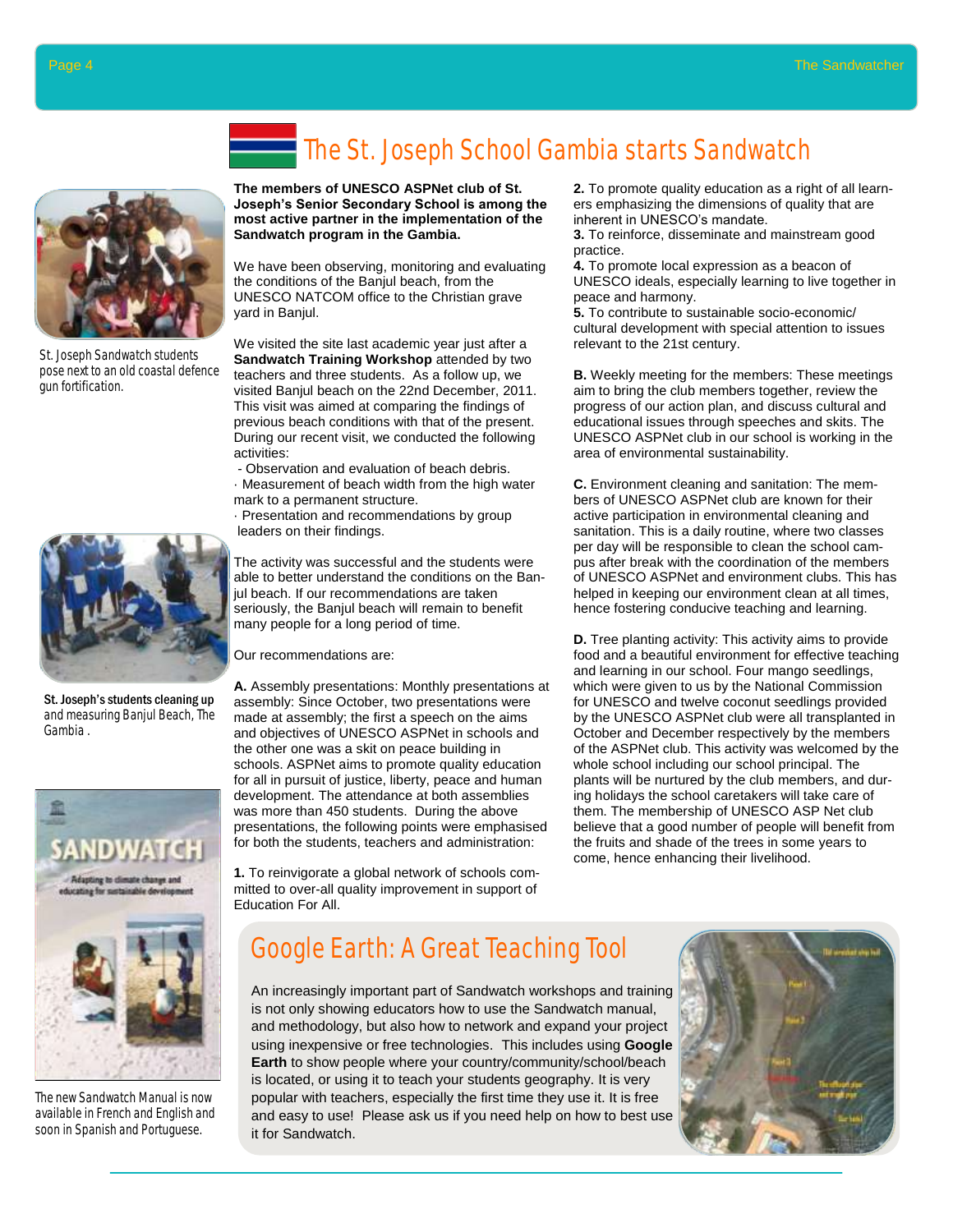## Sandwatch West Australia links with Kiribati

### **Joining hands across oceans with Sandwatch**

Membership in **Sandwatch** has created new opportunities for students in **Australia** and **Kiribati**. South Coogee Primary School in **Perth, Western Australia** will be linking with students from **Moroni High School in South Tarawa, Kiribati** to gain a greater understanding of coastal processes, climate change impacts and develop cultural bonds.

Students at both schools undertaking Sandwatch activities such as monitoring the beach, then taking action including dune planting and marine debris surveys will then share the information between the schools. Information exchange will occur in a range of forms including photographs, short videos and in song, short stories and poems.

To develop a cultural understanding for the South Coogee students, an I-Kiribati woman currently studying at university in Perth will give a presentation on life in Kiribati and the threats that the people are facing from climate change impacts. The students will then be treated to a dance in true Pacific Island tradition that will tell the story of life in Kiribati.

In Perth, the Sandwatch project is a component of Adopt a Beach, a Verve Energy supported project.

### **Craig Wilson, South Metro Coastcare Officer, Perth, Australia**

# Sandwatchers plant Trees in Turks & Caicos Islands

New photographs on our national homepages on the Sandwatch website show students planting green buttonwood plants along the walkway of a new building on the **H.J. Robinson High School** on Grand Turk. The money for the purchase of these plants came from students of the SURF club selling icicles, and cakes. The students planting are: Crevanne Adams, Kirkly Parker, Aaron Lightbourne, Dodly Prosper and Layton Lewis. The students also worked with Mr. Thyroid Smith, a landscaper with Carnival Cruises, to erect a sign naming the school (H.J. Robinson High School). Students helped with measuring the dimensions, laying rocks, filling with dirt, levelling and planting. **Ms. Cordelia Creese, Sandwatch Coordinator, Turks & Caicos Islands**

New Zealand Sandwatchers learn about Eco-Travel

At the end of Term 1, three Year 6 **Stanmore Bay Primary School** students, Candice Clark, Seamus Kelly and Shelby Marsh were invited to attend a Young Leaders' Travel wise Seminar at Centrestage Theatre, **Orewa, New Zealand**. On arrival they were presented with goodie bags containing items from the Travel wise team. Along with other local school students they were quickly placed in groups for their first fun activity. It was designed to help them get to know one another. Next the instructors brought them back to a central area where they spoke to them about safe forms of travel, to and from school, as well as what equipment was needed to stay safe. This session finished with a bus stop activity where they recorded all that they had learned.

Following a short break it was time for a quiz. Each instructor held up a card with a statement on it. For example, what form of transport is the most eco-friendly way to get to school? The students then had to go and stand by the one that they thought was the best or worst for the environment. "*I have realised that it is important to start making good choices now. Decisions we make now can affect our future."*  said Candice. After that, the next activity was about different parts of bikes and which parts were most important. Advice on safety checks was also given. After a delicious lunch, it was time to do some badge making. Each child got a piece of paper with a circle on it. They could decorate it however they wanted but it had to have a Travel wise message on it. Unfortunately it was soon time to go back to school. "*We had loads of fun, learned lots and are keen to go back and share the message with other students at our school!"* said Seamus. All three children agreed it was a worthwhile trip. **Written by Candice Clark, Student at Stanmore Bay Primary School** 



students.

07/07/201

Sandwatch students in Turks and Caicos Islands plant trees around their school.



Sandwatchers Seamus, Candice, Shelby attend a Young Leaders Seminar.



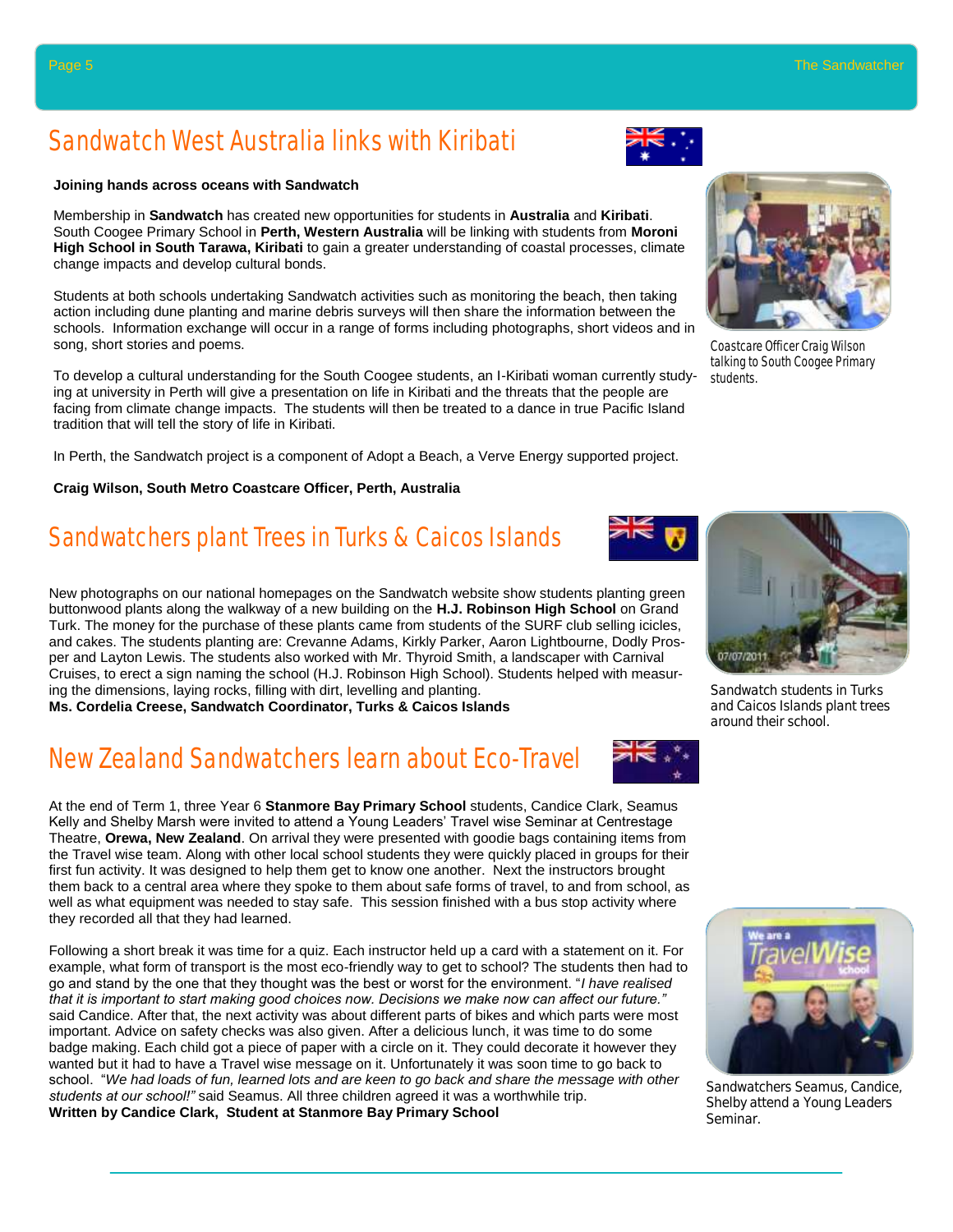

Sandwatch is brand new to the DR Congo, so it will be interesting to see how it goes.

# Sandwatch starts in The Democratic Republic of Congo

Dear Sandwatchers, I am Anny Mandungu, responsible for environmental education for our NGO, The Friends of Nature and Gardens (ANJ). We do not have a website, but you can visit our blog (www.veloefzero.wordpress.com) for the day of September 24, 2011 on www.350.org when we organized a bike ride to educate adults on the issue of climate change.

To the left are some pictures of our activities with the schools. We have a ton of pictures of our activities from 2007 to September 2011! As part of our young network of nature clubs in schools in Kinshasa, we try to remove students from their schools for mornings of discovery. We will now go further by including the rivers of the city, especially those with a beach! It will be a very rewarding experience for them but also for local residents! Very few people are interested in the health of our waterways and our beaches!

The work is enormous as we are trying to raise awareness and conduct education and field activities. We will prepare for a day of water studies with this new **Sandwatch** perspective. Usually, we are dedicated to tree planting but we have already tried an experiment on the banks of a river. With schools, the approach is more comprehensive and easier to implement and get started and we will begin with observational visits. To learn more about our organization please visit our homepages on the Sandwatch website.

### **Anny Mandungu, Environmental Education, Friends of the Nature and Gardens**

# Sandwatch Teacher Training held in Cape Verde Islands

### **Cape Verde Sandwatch Training 2012**

This is a short summary of our Sandwatch Teacher Training Workshop held on 10th March, 2012. The participants included 22 teachers of elementary and secondary education from the UNESCO Associated Schools, ASPNet, Santiago Island (coastal zones).

The workshop was opened by the Permanent Secretary of CNU-CV, Mrs. Glória Ribeiro, welcoming the participants. The coordinator and trainer, Mrs. Maria José Pires, gave a presentation explaining the issues and methodology of training, proposing the program and presenting the project in accordance with a series of activities for each group. The methodology was conducted in five stages:

- 1. Theoretical approach.
- 2. Field training session.
- 3. Presenting and analyzing group work.
- 4. Presentation of schools´ projects.
- 5. Assessment.

As a coordinator and trainer I believe that the objectives were fully achieved, the training methodology was appropriate to the context in which the workshop took place.

It was evident that the representatives of the schools involved were actively committed to participating in the session. In fact, the participants shared some ideas which will eventually lead to quality projects. Due to the participants' involvement, the workshop lasted longer than we were expecting. Therefore, we will have to consider more time for the next sessions in order to critically appreciate the practical application of the project. We would like to highlight the important role that the school plays as a socializing agent, making citizens aware of the importance of understanding the mechanisms of the global environment.

During the session Mrs. Marilene Pereira, **Director of the Brazilian Cultural Center**, officially delivered 300 kits for analysis of water quality (pH), donated by the Brazilian Embassy.

This short report was prepared with the support of Mrs. Maria João Miranda, English Teacher of Pedro Gomes Secondary School and responsible for the English Club, who participated in the workshop and Mrs. Maria Jose Pires, the Sandwatch Coordinator, who is also the Director of Pedro Gomes Secondary School, a UNESCO ASPNet school.

After the Sandwatch Teacher Training Workshop, two further Sandwatch activities were conducted with students on the beaches of **Gamboa** (the capital) and **Tarrafal** (in the north of the island of Santiago) on Saturday, March 17 and on March 24. **Sandra Moniz and Maria João Miranda**



Sandwatch has really taken off in Cape Verde after the Aug 2009 "Train-the-trainers" workshop with several schools participating.



All the students were given extremely nice Sandwatch T-shirts.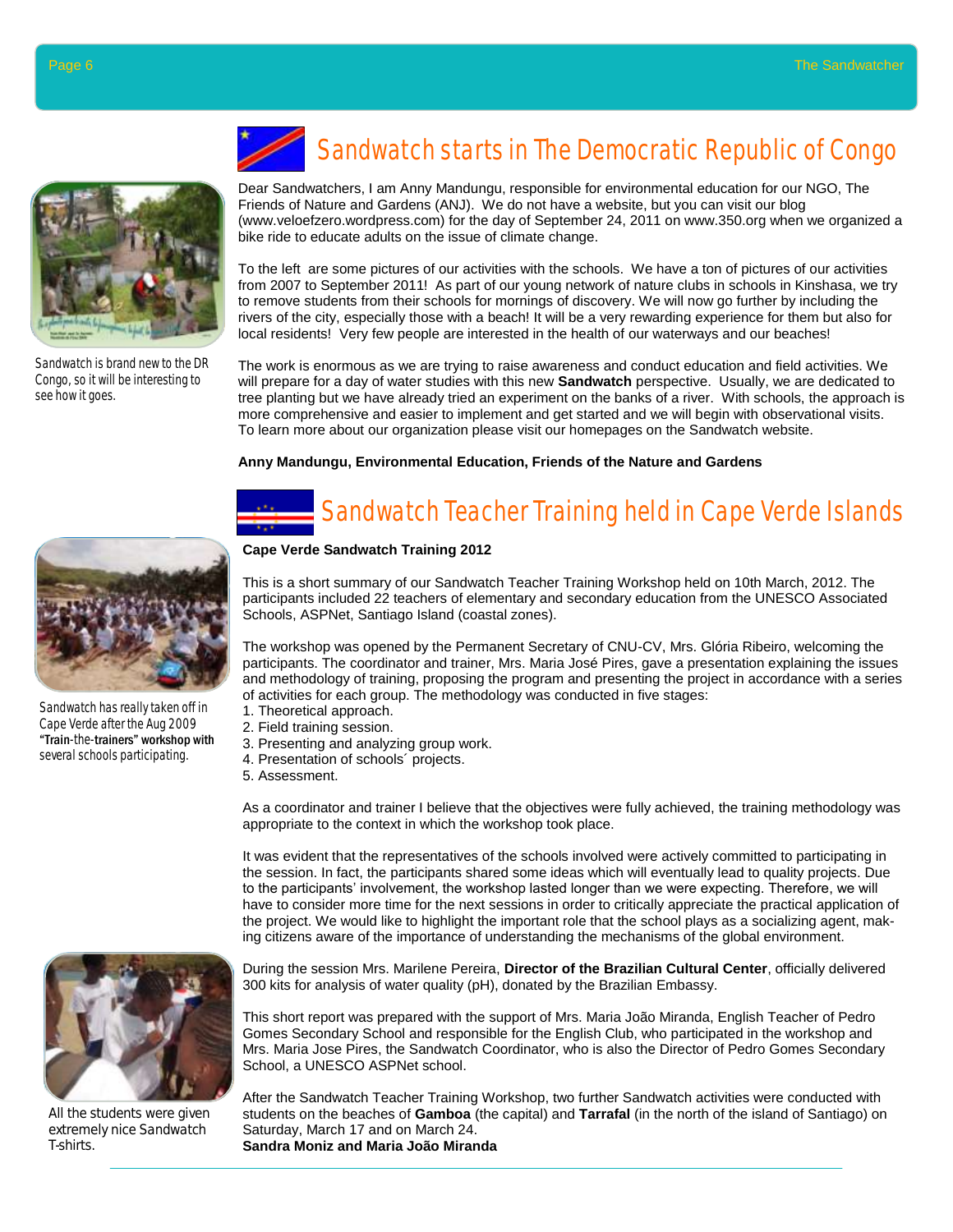# Sandwatch in England teams up with Greece & Trinidad

### **The Sandwatch/Making waves team have been very busy at school over the last few terms.**

Aside from measuring and monitoring our local beach we have been building up our partnerships with two other schools in different countries. Our first partnership is with **Mayaro Government Primary School in Trinidad** and our partnership has really grown strong with our pupils communicating with each other and learning about our different cultures. We have planned a joint visit so that the children from Mayaro will visit us this July and then we will visit there in October. This is a very exciting time and we are looking forward to working on more of the Sandwatch themes together.

Our second partnership is with the **5th Primary School of Argostoli** on the **Greek island** of **Kefalonia**. We are working on a joint project about **Loggerhead turtles** as Kefalonia is a prime nesting site for them in the Mediterranean. This has inspired our Making Waves team in Kings Park to create their own animation to promote this project called Caretta Caretta. You are able to view this action packed movie on our Sandwatch page (Kings Park Primary School at www.sandwatch.org). We hope that you enjoy it.

I have been both excited and inspired by our children's hard work and hope that we have more exciting things to tell everybody about in the next issue.

### **Mel Berkhauer, Kings Park Primary School**

## Sandwatch starts in Tuvalu

Tuvalu's National Adaptation Plan of Action (NAPA), which is implemented by the Department of the Environment, covers all of the country's nine atolls and their communities. Coastal erosion and protection have been identified as serious issues, and building resilience to climate change especially in coastal areas and settlements is a priority need. Stakeholders have recommended that beach monitoring methods linked with education programmes be introduced.

Following discussions with the Sandwatch Foundation, a Sandwatch training workshop for teachers is being planned for this year. This will be implemented by the Department of the Environment in collaboration with the Ministry of Education. The plans are to bring teachers in from the outer atolls to participate in a 4-day Sandwatch training workshop. Equipment kits are being ordered and the teachers will be trained in the various Sandwatch methods.

After this workshop teachers will be in a better position to work with their classes to start beach monitoring and thereby build awareness and understanding about coastal changes and the effects of climate change.

**Petesa Finikaso, Department of the Environment, Tuvalu**

## Sandwatch Website and Database

Way back in 2005 we launched the first **Sandwatch website** to provide a forum for Sandwatch teams to post their photos, data, project details and other information. Back then there were only a few schools doing Sandwatch so it was a simple matter to keep up with the input. However, over the last several years Sandwatch has grown to include several hundred schools all over the world. Our original website, built using the simple, Microsoft FrontPage program was not designed to handle large global websites. So we have spent the last several months creating a brand new website from scratch! The new website is still at **[www.sandwatch.org.](http://www.sandwatch.org)** It was created using the far more advanced Joomla website program. We have already created pages for all national and many school homepages as well as copying hundreds of photos and other documents. There is still months of work remaining but in the meantime, please take a few moment to examine your homepages and let us know if there are any errors, things you want to add or change. We are also working with UNESCO and Dave Gray of Canada to design a **Sandwatch Online Database** where you will be able to store your data, photos and maps. A prototype will be available for testing shortly.

The Sandwatchers in England and Greece have cooperated to make a video about loggerhead turtles.



the Pacific.





Sandwatch online database will shortly be available for testing.



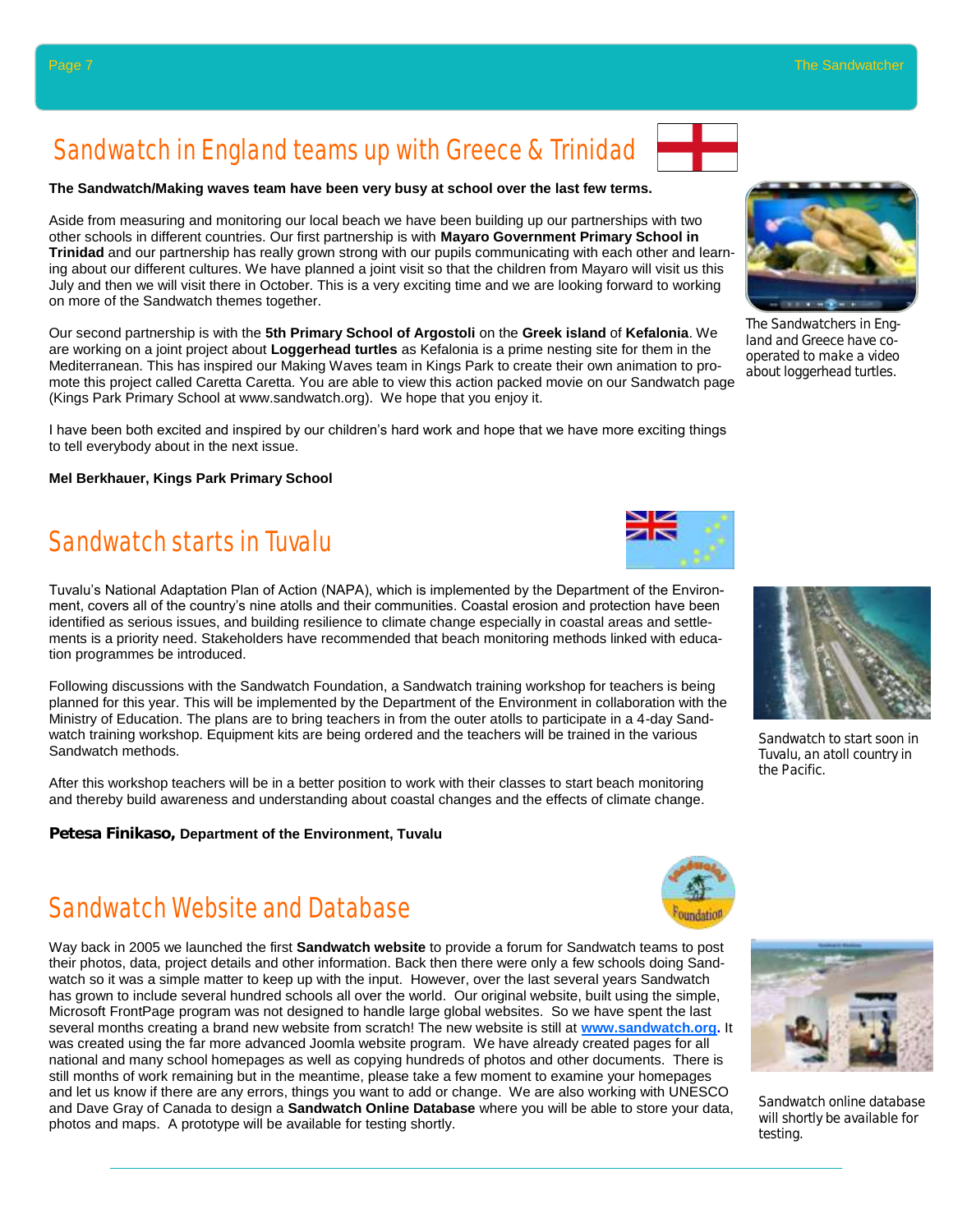

## Sandwatch continues to expand in Kiribati

#### **Teachers and Staff enjoy Sandwatch in Kiribati**.

Moroni High School in South Tarawa, Kiribati, has some special "set apart days" for social activities for all employees. These can be fun activities or sport activities that everyone takes part in on that day.

After a briefing by the Sandwatch teachers, the group of teachers and staff (about 50 people) were divided into groups. The game started and for 20 minutes each group was given a specific chapter from the Sandwatch manual to follow, plus some examples and an activity. The groups then presented their findings. Each group had a great time exploring the different activities.

On the 22nd March 2012, the Principal and other school leaders agreed to hold this year's social activity on the school's **Sandwatch** beach. Because they selected the Sandwatch beach as their venue, the fun games have been replaced by Sandwatch activities, which can also be considered as fun activities.

The school's Sandwatch representatives, Emily Taano Rotaria, Science Teacher, and Tiritaake Wiram Banimone,

Geography Teacher, had the opportunity to introduce and conduct some activities from the Sandwatch manual, such as observing and recording the beach; measuring beach composition, beach debris and water quality.



Students enjoy Sandwatch at the beach in front of Moroni School.

Prizes were given and the day finished with a party and lots of food. Everyone enjoyed the day and recognised how Sandwatch activities can be fun and also improve the beach.

*"Everyday when we pass by our beach, I have this good feeling that we are helping to take care of it. It is a blessing for our community"* said Lita K. Iabeta, Principal, Moroni High School.

### **Emily Taano Rotaria and Tiritaake Wiram Banimone, Moroni High School**

Editor's note: Emily and Tiritaake have prepared their own newsletter about this event. This has been published as **Sandwatch eNews 3,** available on the Sandwatch website (Click on Events/eNews Issues on the main page) .



# Sandwatch featured in new video series

Three short films in the series **"Partnerships for Resilience",** produced by the CARIBSAVE Partnership in collaboration with regional organisations, seek to promote public awareness of the threats posed by climate change in the Caribbean and the importance of developing and implementing adaptation strategies. The series highlights adaptation actions from across the region that are reducing the vulnerability of communities to the many direct and indirect impacts of climate change, and, in so doing, strengthening the resilience of the economy, society and environment of the Caribbean region.

"Living Shorelines" features **Sandwatch** and the importance of coastal ecosystems (e.g. mangroves, seagrass beds, coral reefs) in protecting shorelines and vulnerable coastal communities against storm surges and sea-level rise. The degradation and removal of these natural barriers is now recognised as a major concern for the region. The video highlights examples from Belize, Guyana and Barbados.

"Climate Change and Caribbean Tourism" (16 min) focuses on tourism. It showcases success stories from Jamaica, Barbados, Antigua, St Lucia and Belize, where partnerships between communities, private sector and governments are strengthening the social and environmental resilience of this vulnerable region. "Caribbean Fish Sanctuaries" (22min) was designed to increase awareness of the potential benefits that fish sanctuaries (also known as marine reserves, no-take-zones or conservation areas) can generate for the environment.

All three of the videos can be viewed at www.youtube.com/user/Caribsave

Emily Taano demonstrating how to measure sand composition



Teachers at Moroni High School created a 4 page Sandwatch newsletter, published as Sandwatch eNews Issue 3.



Sandwatch is featured in the 'Living Shorelines" video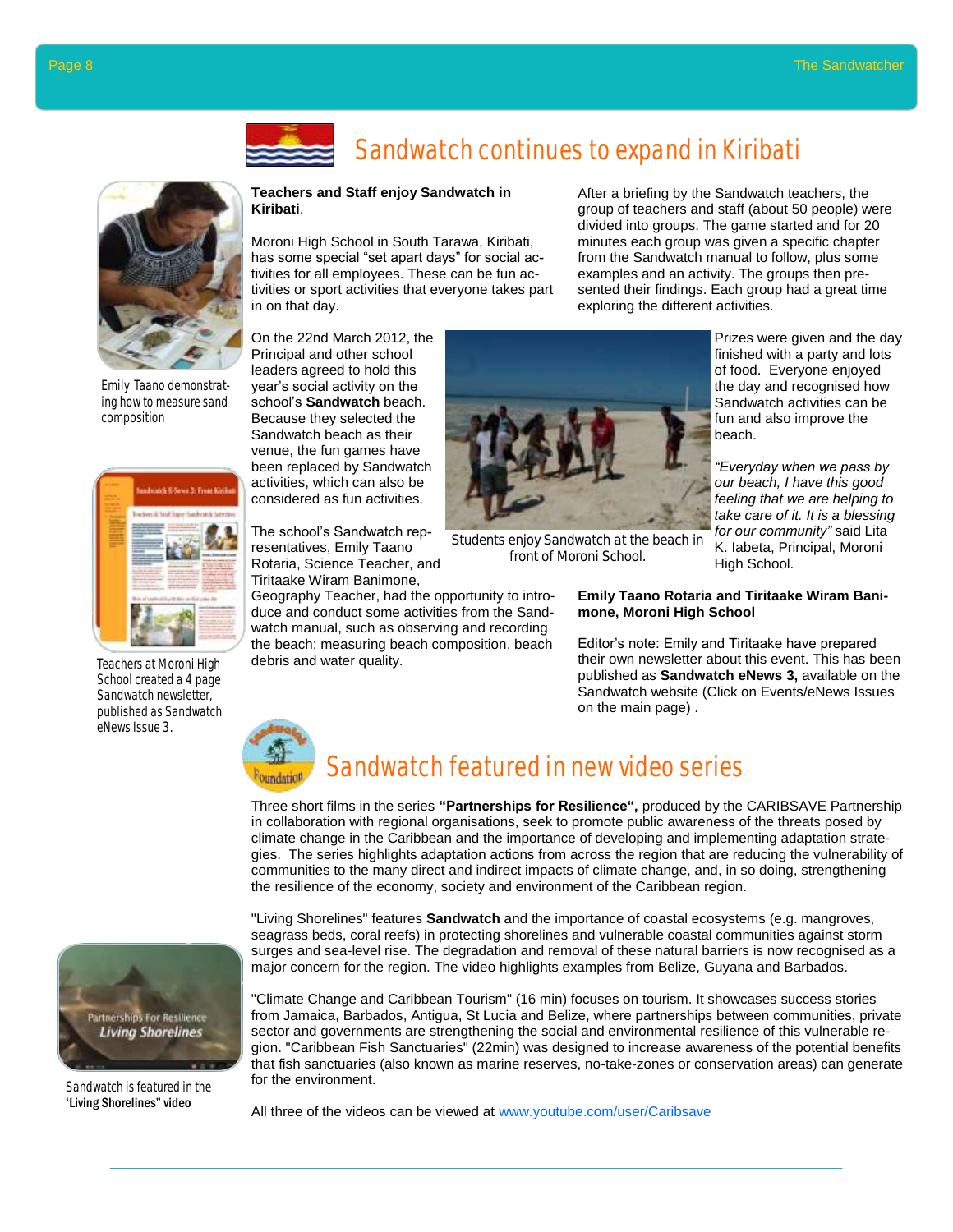# Sandwatchers report on Oil Pollution in Lake Victoria

Since the 1900s Lake Victoria ferries have been an important means of transport between **Kenya, Uganda** and **Tanzania.** The main ports on the lake are Kisumu, Mwanza, Bukoba, Entebbe, Port Bell, and Jinja. Kisumu is where our school is located and we are members of **The** 

Of late we have been researching the history of oil in East Africa, the increase of vessels on the Lake and the ever increasing accidents that are taking place in and around our Lake. The main objectives of this report is to document marine vessel accidents and oil spills. On 3 October 1995 the steamer MV Bukoba sank in the lake killing nearly a thousand people in one of Africa's worst maritime disasters. An investigation revealed a myriad of possible causes. But what stood out and has inspired our club to do

Just last month 18 schoolchildren including some in preschool, drowned in Lake Victoria when the boat they were traveling in capsized. The boat was reportedly overloaded and captained by an inexperienced navigator. The children, all citizens of Tanzania, were crossing to another island where the school is located when the vessel ran into a large, dense patch of the invasive water hyacinths weeds.

This is not the first time Lake Victoria has experienced problems due to pollution and negligence . What is needed are measures to cope with adverse pollution conditions including deploying more reliable means of transport on the Lake. One major marine accident and oil spill in Lake Vic-

This situation is threatening to worsen due to the fact that all the three East African countries and their neighbors have announced the discovery of oil. Kenya was the latest

toria could jeopardize an entire ecosystem.

research are environmental concerns.

with the discovery of oil in the Turkana area. Other countries involved are Uganda, Southern Sudan, Tanzania.

The Sandwatchers in Kenya wish to advise the East African countries that share the Lake Victoria and who have now discovered oil that we must begin by acknowledging the sensible use of our ecosystem, which has the capacity in the long term to provide more benefits and revenue than oil. We must individually and consciously take up the responsibility of drastically reducing our use of oil and its by-products. We must also set up international tribunals that would bring to justice entities and individuals who destroy the ecosystem.

But more importantly we must build capacities within our communities to ensure as much as possible that the role of oil in our energy matrix becomes inconsequential . This requires investing more in renewable energy, energy efficiency, better public transportation and small decentralized energy projects.

Our salvation in the final analysis lies in igniting powerful environmental clubs and groups like the Sandwatch club. These are the kind of movements that will help check and conserve our beaches for future generations. We must seek help from major multinational companies who are undertaking oil exploration in the region. We need to link with groups around the world to take action that would bring about the change we desire. Sandwatch Kenya Chapter is now on the forefront of spreading this campaign "to leave new oil in the soil".

**Peter Amunga, Kisumu Day High School, Kenya.** 



The shore of Lake Victoria, Kenya impacted by a recent oil spill.



Small, old, poorly maintained and over crowded ferries are an all too common sight on the lake .

## Join the Sandwatch Foundation's Facebook Forum

In its ever continuing efforts to keep up with rapidly changing technology, **The Sandwatch Foundation** has recently set up a dedicated 'Sandwatch Forum' on the globally popular social networking website **'Facebook'.** 

Once a member of the Sandwatch forum you can post photos, links, ask questions, communicate with other members all over the world and be regularly updated on Sandwatch events and activities.

The Facebook forum has just started and has already

proven to be quite popular

If you are a member, or are considering joining the website

(it is free) then simply do a Facebook search using the phrase **'The Sandwatch Foundation'**, and it will pop up on your screen. Then you click on the dialog box that asks you if you would like to join this group...and that is basically it!





| 10010110101011<br><b><i><u>BORDER</u></i></b>  |  |
|------------------------------------------------|--|
| <br>note Grou                                  |  |
| dit Group                                      |  |
| <b></b><br>ember<br>31 t 1                     |  |
| eople to Join<br>.<br>$-1$ $-1$ $-1$ $-1$ $-1$ |  |
| eate Relat<br>ed Ev                            |  |
| ve Group                                       |  |
|                                                |  |
|                                                |  |

**Sandwatcher club.**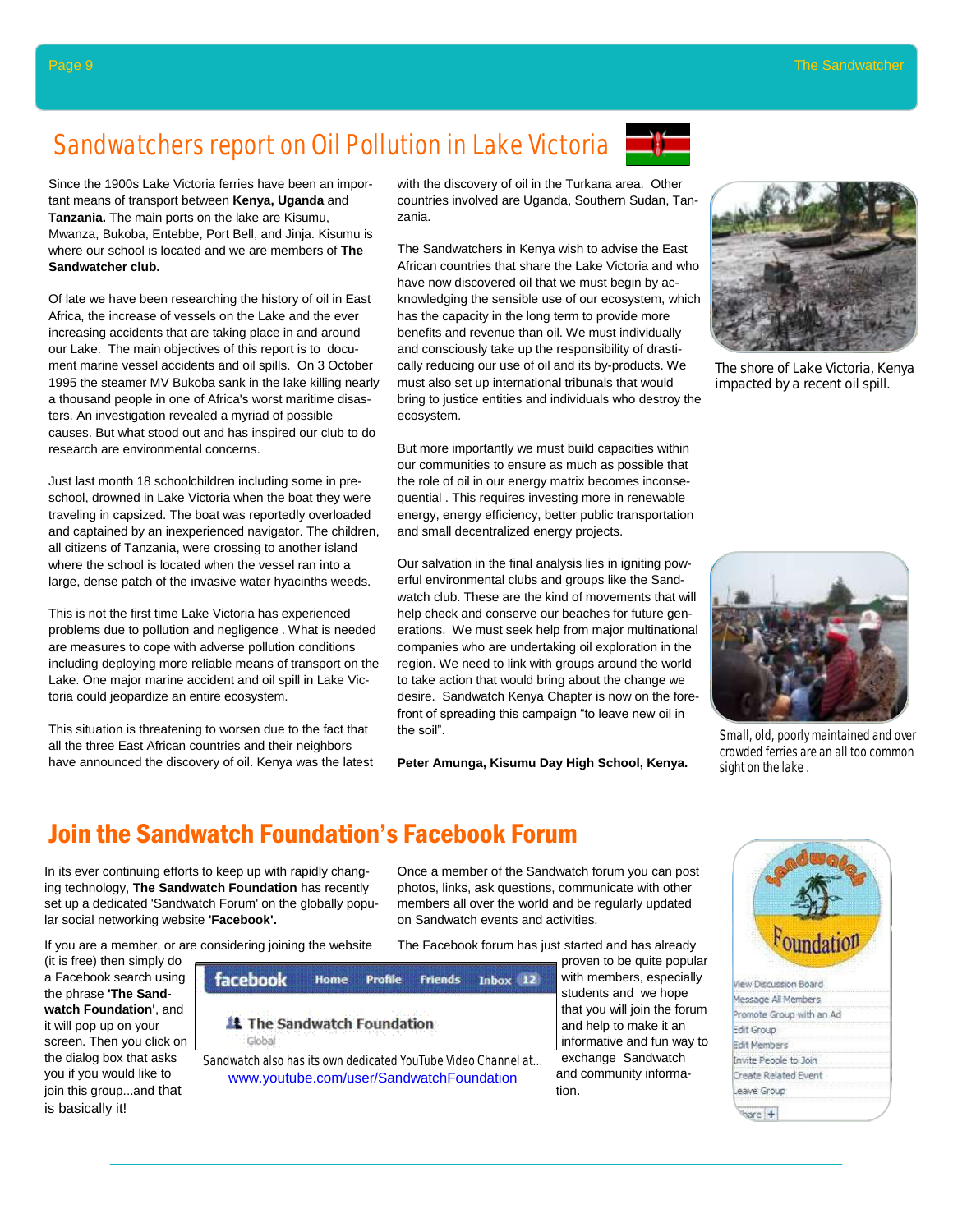

The teachers in the Maldives learn Sandwatch methods on the beach



Teachers from the Maldives observing and recording their beach



The Maldives, being a nation of atolls is especially vulnerable to climate change and sea level rise.

# Maldives holds Sandwatch Workshop

The Educational Development Centre in the Maldives with the assistance from UNICEF is conducting a series of training sessions for school teachers to enhance their knowledge, skills and attitudes towards teaching environmental studies. Several sessions have been organized for various atolls over the past years.

From 27th February – 1st March 2012, 42 teachers from Male and some of the other atolls attended an environmental education workshop. This training also focused on a general understanding of the National Curriculum and trying to link environmental education with the various aspects of the National Curriculum.

The programme covered the following topics:

- An overview of the proposed National Curriculum and how it relates to environmental education.
- Understanding **Education for Sustainable Development** and how to address it in teaching/ learning.
- Link teaching to 'learning for sustainable development'.
- Engaging in current models of environment teaching and using the modules to plan lessons.
- Explore the holistic nature of the concepts of 'environment', 'sustainable futures' and 'education for sustainable development'.
- Develop an understanding of the interrelationships among these different types of issues.
- Recognize that education can play a key role in empowering people to work for a sustainable future.
- Develop a common understanding of "sustainable development".
- Gain an in depth understanding of the dimensions of the key competency sustainable practices.

The workshop examined enquiry based education and how to include local and global environmental issues; how to incorporate fieldwork into environmental education; and how to develop learning activities that correspond to the enquiry based approach and key competencies.

Teachers explored several **Sandwatch** methods and activities and in particular:

- Climate change and beaches.
- What is a beach?
- Observing and recording.
- Making a sketch map of the beach.
- Creating a photo mural.
- How to address environmental issues through field work.
- Developing learning activities in line with the inquiry approach and the key competencies.

After the workshop, teachers noted they had gained skills relating to planning lessons proposed in the National Curriculum, analyzed their own pedagogical issues, and had gained a much better insight into the reasons why environment education has to be more of inquiry-based approach.

### Aminath Mohammed, Ministry of Education





Aminath (far left) explaining the activities to teachers, and (right) a photo mural helps teachers identify problems and issues at the beach.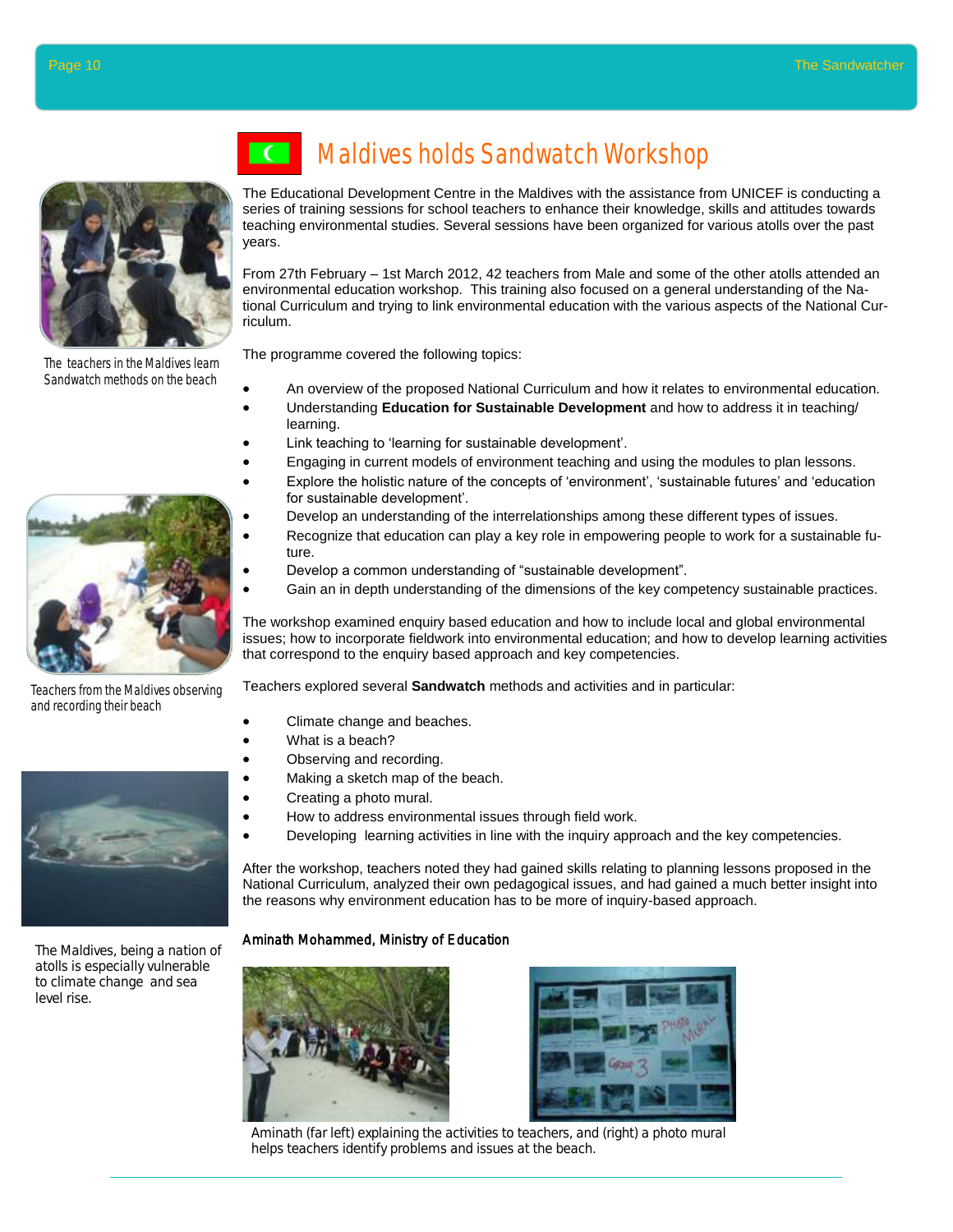

Student from William Gower School making a presentation to Sandwatchers in Kiribati.



Kiribati Sandwatch coordinators during their March meeting.





**Several exciting Sandwatch activities are underway in Kiribati. These include arrangements for a Sandwatch Day; a beach clean-up competition; incorporating Sandwatch into the school curriculum; and presentations on Sandwatch at a Climate Change Education Workshop.**

Plans are well advanced for a Sandwatch Day to be held in May when Sandwatch activities can be highlighted by participating Sandwatch groups throughout South Tarawa. This will also be an opportunity to create awareness about Sandwatch.

A beach clean-up competition will be conducted among Sandwatch groups as part of the Kiribati Green Bag Project, a programme that separates the garden waste so as to reduce the amount of solid waste reaching the landfills.

Teachers are working through the activities in the Sandwatch Manual with their classes. During a Sandwatch coordination meeting on 21st March 2012, students from William Gower School gave presentations on beach observations, erosion and sand mining, and beach composition. (These presentations are available on the Sandwatch website). The Curriculum Development Resource Centre of the Ministry of Education is continuing its revision of the school curriculum. This work is being conducted with technical assistance from AusAID**.** Work is nearly completed on the revision for Grades 1 and 2. "Looking after our beach" has been integrated into the literacy topic in English



Emily, Tiritaake and Melediana at the Climate Change Education Workshop in Kiribati

teaching for these two grades. Sandwatch activities will be incorporated into other themes for the higher grades, e.g. "Me and my health*"*, "Me and my environment".

During a **Climate Change Education Workshop**, 24-25 April 2012, sponsored by **UNESCO**, three Sandwatch teachers gave presentations on their Sandwatch activities. The three teachers were Melediana from Junior Secondary School (JSS), Tiritaake and Emily from Moroni High School. They presented the activities that have been carried out with their students. They have been monitoring several activities including beach debris. Emily and Tiritaake also mentioned in their presentation that now they have basic data to keep and to use in the future for comparisons. Melediana explained that every time they do their work, they have to clean the beach again as the rubbish just keeps accumulating. Both schools are keen to continue with Sandwatch.

**Titeem Auatabu, ESAT Project, Ministry of Fisheries & Marine Resources Development**

## Sandwatch to be featured at Rio+20

In June, heads of state, world leaders, academics, researchers, NGOs, activists and indigenous groups will gather in Brazil for the Rio+20 United Nations Conference on Sustainable Development.

Two decades after the Rio Earth summit, the first UN conference to address issues relating to development and the environment together, Rio+20 will seek to shape how we can reduce poverty, advance social equity and ensure environmental protection on an ever more crowded planet.

Sandwatch will be represented by Gillian Cambers at a side event on 20<sup>th</sup> June. The side event, **Know our Ocean, Protect our Marine Treasures, Empower Ocean Citizens,** is being organized by UNESCO's Intergovernmental Oceanographic Commission in collaboration with several partners. The side event will feature several prominent speakers including UNESCO's Director-General, Ms. Irina Bokova. The Sandwatch presentation will focus on our global contribution to coastal observations; our focus on linking science education with real-life engagement in coastal conservation and management issues; and our role as an innovative global out-of-the-classroom educational programme through which students come into firsthand contact with the ocean.

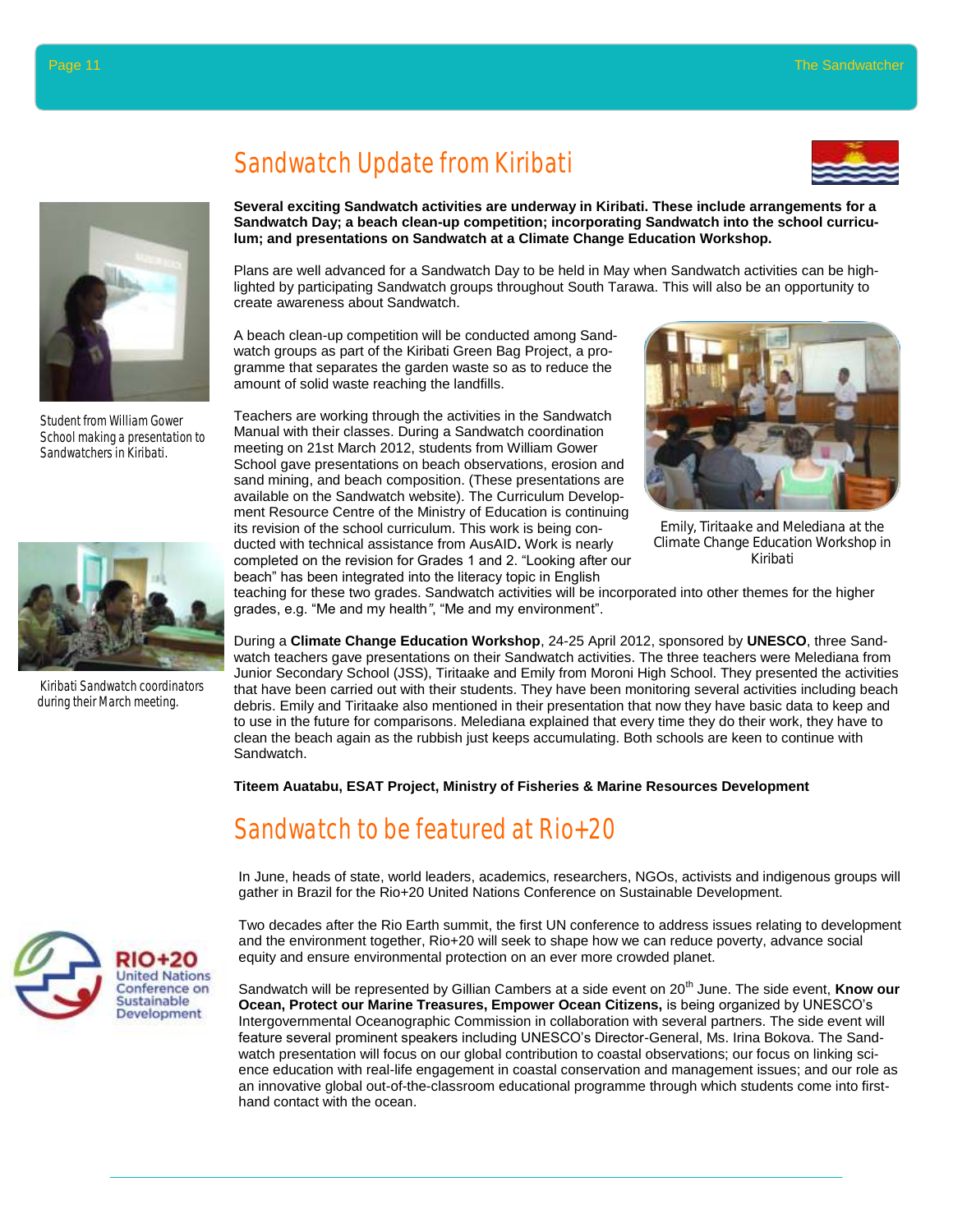

The Bakau New Town Lower Basic School Sandwatch Team poses on Kombo Beach

# A New School starts Sandwatch in The Gambia

On the 16th of July 2011, the ASP Net Bakau New Town Lower Basic School embarked on a field trip to historical and other places of educational interest along the Kombo coastal area. The trip comprised 75 members and seven teachers.

The following historical places were visited i.e. Sanimentereng in Brufut and Folonko in Kartong. These are all considered to be sacred by their communities and the Gambia as a whole. In these two places members were briefed on the history and importance of the places by their Custodians.

A visit to Tanji Beach was also conducted. This visit was to brief members on activities to be carried out on Sandwatch.

At Kartong we visited the border end of the country which has one of the main bolongs (Allahein bolong). Other places visited included the Camel Safari in Tanji and the reptile farm in Kartong. Here students had the opportunity to learn a lot about camels which are not common in the Gambia and also about snakes and other reptiles.

Fatoumatta Y. Camara the ASPNet President and Kawsu Daffeh both expressed satisfaction about the trip. Fatoumatta noted "*I can narrate the stories associated to these historical places to my friends and family"*  Kawsu on the other hand was very much excited about seeing camels and other reptiles.

**Ebou Sowe, ASPNet Coordinator, Bakau New Town**

### **The Sandwatch website logs over 30,000 hits!**

**Since it creation 6 years ago the Sandwatch website passed its thirty thousandth viewing ...and it seems to be picking up speed as more and more people become aware of the programme. We are making a difference!**



In December 2011, our school, M'Gombani college, organised a Science Fair. The new **Sandwatch team**  prepared a stand in 6 weeks - quite a short time, which in addition to our usual Sandwatch beach monitoring, will feature work on whales and especially on **Blue whales** since we have got quite a few of them coming to Mayotte to give birth to their calves every year.

We have studied whales, their habits, their living, their food, their behaviour, the different kinds of whales. We have made a lot of drawings showing all sorts of whales, not only the humpback whale but also the Blue Whale, The Bowhead Whale, the Fin Whale, the Gray Whale, the Mink Whale, the Narwhal, the Orca or Killer Whale, and the Sperm Whale.

We have learned that a lot of whales are hunted and killed by too many countries, Japan, Norway, Iceland, Feroé islands, so we have written **SHAME ON YOU** posters and made origami whales. We wrote a short message on each whale and we asked each visitor that came to our stand to do the same. So we finished with 296 origami whales and we sent them to all the embassies of the countries hunting whales, in Paris! We've had an idea since, if every Sandwatch team did the same, it would be a support network for the protection of whales and their safeguard. So why not make origami whales or drawings, write messages on them and send them to the hunting countries! It would be a good project.

We have looked for sayings on whales in English and in French and we have made a humpback whale out of old cardboard. We used glue and blue paint. It looks beautiful on the photo (left), doesn't it ?

It's been a lot of work but a lot of fun too and we really enjoyed ourselves.

**Pascale Gabriel, M'Gombani Collège, Mayotte**



The Gambian Sandwatchers taking measurements



The Sandwatchers of M'Gombani college, Mayotte are studying whales as well as their local beach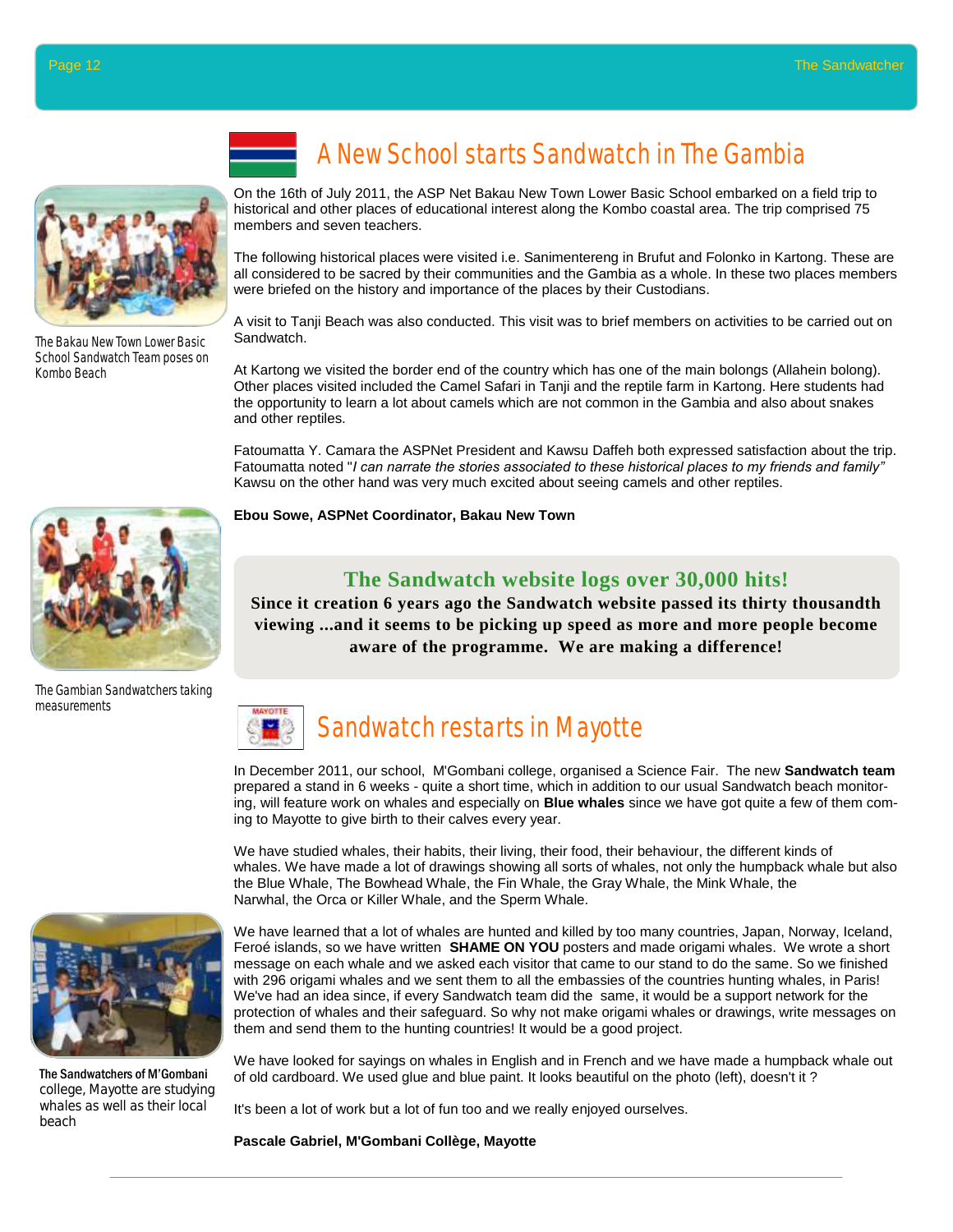## Seychelles' Sandwatchers learn about Erosion Issues

Seychelles have been involved in Sandwatch since 2004 and have several active Sandwatch groups.

Like almost all small islands, the Seychelles are facing constant erosion of its coastline from poorly designed coastal developments, loss of coastal vegetation and wetlands and the effects of climate variability and global climate change.

English River Secondary School students in the Seychelles continue their Sandwatch monitoring and investigation. Last term they participated in a public speaking on coastal development organised by Save Our Seas Foundation and won third prize. They obtained a gift voucher (Three return tickets on CatCocos) by Green Islands Foundation.

On 3<sup>rd</sup> February, 2012 students, accompanied by their teacher, Wendy Noel, visited Anse Kerlan in Praslin to evaluate the problems facing the coastal environment and observe different approaches to address these issues.

Coastal areas on Praslin provide examples of different types of coastal management. The students observed houses being undermined by wave action. In one example they spoke to the owner of a house that is severely undermined by erosion and wave action and were shown how they had built a new house behind the original one because the erosion is taking place so quickly. They also observed other coastal areas that have been protected with rock revetments.

Their teacher, Wendy Noel, noted that the fieldwork has enhanced the students' performance and understanding of the lesson topic on coasts. They can better relate the theory part of the lesson to what takes place in real life situations. It has also enhanced their motivation and participation in the class. They now understand clearly the objectives of the topic thus it will improve their performance in the assessment and in the exam.

The study also equips students with different skills, for example data collection, analysis and application. Students are able to compile and analyse the data, interpret the data, and prepare reports, graphs, stories, poems, artwork depicting the results; provide information to government agencies and interested parties where appropriate. The fieldwork has also enhanced the work done during the public speaking on coastal development.

Sandwatch students have also assisted with coastal stabilization at the Anse Marie Louise Coastal Rehabilitation and Road Restoration Project. This project aims at protecting and reinstating a total of 111m of severely eroded dune land. The secondary road here was being undermined by erosion and restricting access for 6 families to their homes. This was causing a lot of inconvenience for the families. The project was seen as an emergency case given the severity of the problem.

The main objective was to protect the dune land from further coastal erosion by placing rock armouring, and three groynes to trap sand and allow for beach accretion. The project also involved backfilling with coral fill and sand.

The project started off on the 14th November 2011 and is nearly completed.

The works have been completed satisfactorily and further to these the area is being rehabilitated by planting coconut plants along the area. So far the groynes are encouraging the accumulation of sand. This is especially the case now with the North West Monsoon, however during the South East Trade Winds we expect removal of sand due to the normal seasonal effects.

The replanting activity is a joint effort by the Environment Department; Lions Club of Paradise Seychelles; Seychelles National Youth Council and Takamaka Primary School.

### **Wendy Noel and other Sandwatch Groups**





Students from English River Secondary School observe erosion at Anse Kerlan, Praslin.



The erosion of the old coastal road is all too plain to see.



Seychelles students plant trees to stabilize and secure the new road from erosion